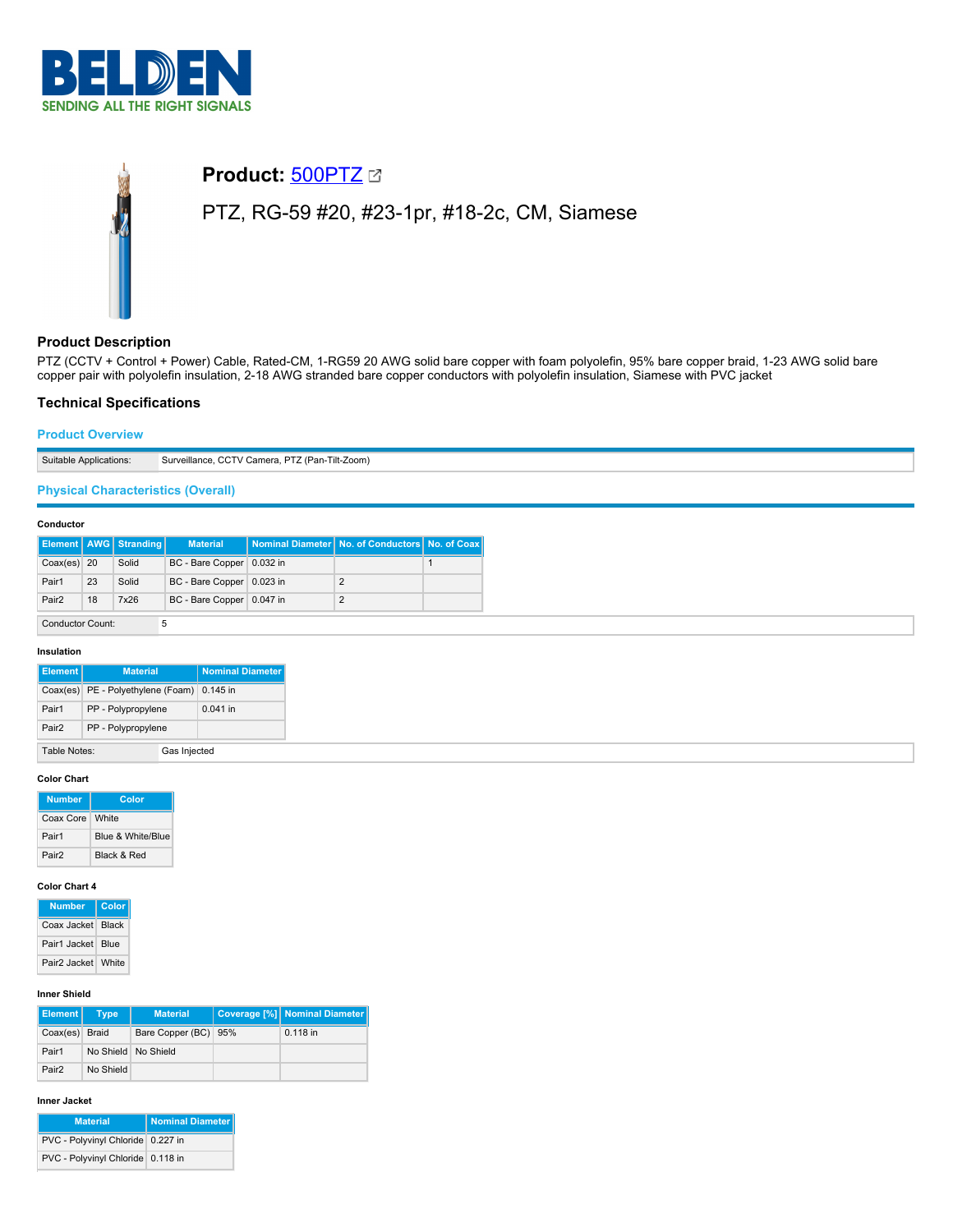#### **Outer Jacket**

| <b>Material</b>                          | Nominal Diameter |
|------------------------------------------|------------------|
| Banana Peel (No Overall Jacket) 0.411 in |                  |

# **Electrical Characteristics**

## **Conductor DCR**

|                   |                          | Element   Nominal Conductor DCR   Nominal Conductor DCR Conductor Resistance   Nominal Inner Shield DCR |                |
|-------------------|--------------------------|---------------------------------------------------------------------------------------------------------|----------------|
|                   | Coax(es)   10 Ohm/1000ft | 10 Ohm/1000ft                                                                                           | 3.5 Ohm/1000ft |
| Pair1             | 20 Ohm/1000ft            | 20 Ohm/1000ft                                                                                           |                |
| Pair <sub>2</sub> | 6.5 Ohm/1000ft           | 6.5 Ohm/1000ft                                                                                          |                |

#### **Capacitance**

|                   | <b>Element   Nom. Capacitance Conductor to Conductor   Nom. Capacitance Conductor to Shield  </b> |              |
|-------------------|---------------------------------------------------------------------------------------------------|--------------|
| Coax(es)          |                                                                                                   | $16.3$ pF/ft |
| Pair1             | $15p$ F/ft                                                                                        |              |
| Pair <sub>2</sub> | 21.5 pF/ft                                                                                        |              |

## **Impedance**

|                 | <b>Element   Nominal Characteristic Impedance</b> |
|-----------------|---------------------------------------------------|
| Coax(es) 75 Ohm |                                                   |

## **High Frequency (Nominal/Typical)**

|          | <b>Frequency [MHz] Nom. Insertion Loss</b> |
|----------|--------------------------------------------|
| 1 MHz    | $0.3$ dB/100ft                             |
| 5 MHz    | 0.65 dB/100ft                              |
| 10 MHz   | $0.9$ dB/100ft                             |
| 50 MHz   | 1.9 dB/100ft                               |
| 100 MHz  | 2.6 dB/100ft                               |
| 200 MHz  | 3.6 dB/100ft                               |
| 400 MHz  | 5 dB/100ft                                 |
| 700 MHz  | 7 dB/100ft                                 |
| 900 MHz  | 8 dB/100ft                                 |
| 1000 MHz | 8.5 dB/100ft                               |

## **Delay**

|                       |              | <b>Element   Max. Delay Skew   Nominal Delay   Nominal Velocity of Propagation (VP) [%]  </b> |
|-----------------------|--------------|-----------------------------------------------------------------------------------------------|
| $Coax(es)$ 83 ns/100m | $1.22$ ns/ft | 83%                                                                                           |

## **High Frequency**

**Min. RL (Return Loss) [dB]**

 $\sqrt{24.5 \text{ dB}}$ 

#### **Current**

|                   | <b>Element   Max. Recommended Current [A]</b> |
|-------------------|-----------------------------------------------|
| Coax(es)          |                                               |
| Pair1             | 2.4 Amps per Conductor at 25°C                |
| Pair <sub>2</sub> | 5 Amps per Conductor at 25°C                  |

# **Voltage**

**UL Voltage Rating** 300 V RMS

# **Temperature Range**

| Installation Temperature<br>Range: | $0^{\circ}$ C To +75 $^{\circ}$ C   |
|------------------------------------|-------------------------------------|
| UL Temp Rating:                    | 75°C                                |
| Operating Temperature<br>Range:    | $-10^{\circ}$ C To +75 $^{\circ}$ C |
| Separation Temp Range:             | $0^{\circ}$ C To +75 $^{\circ}$ C   |

# **Mechanical Characteristics**